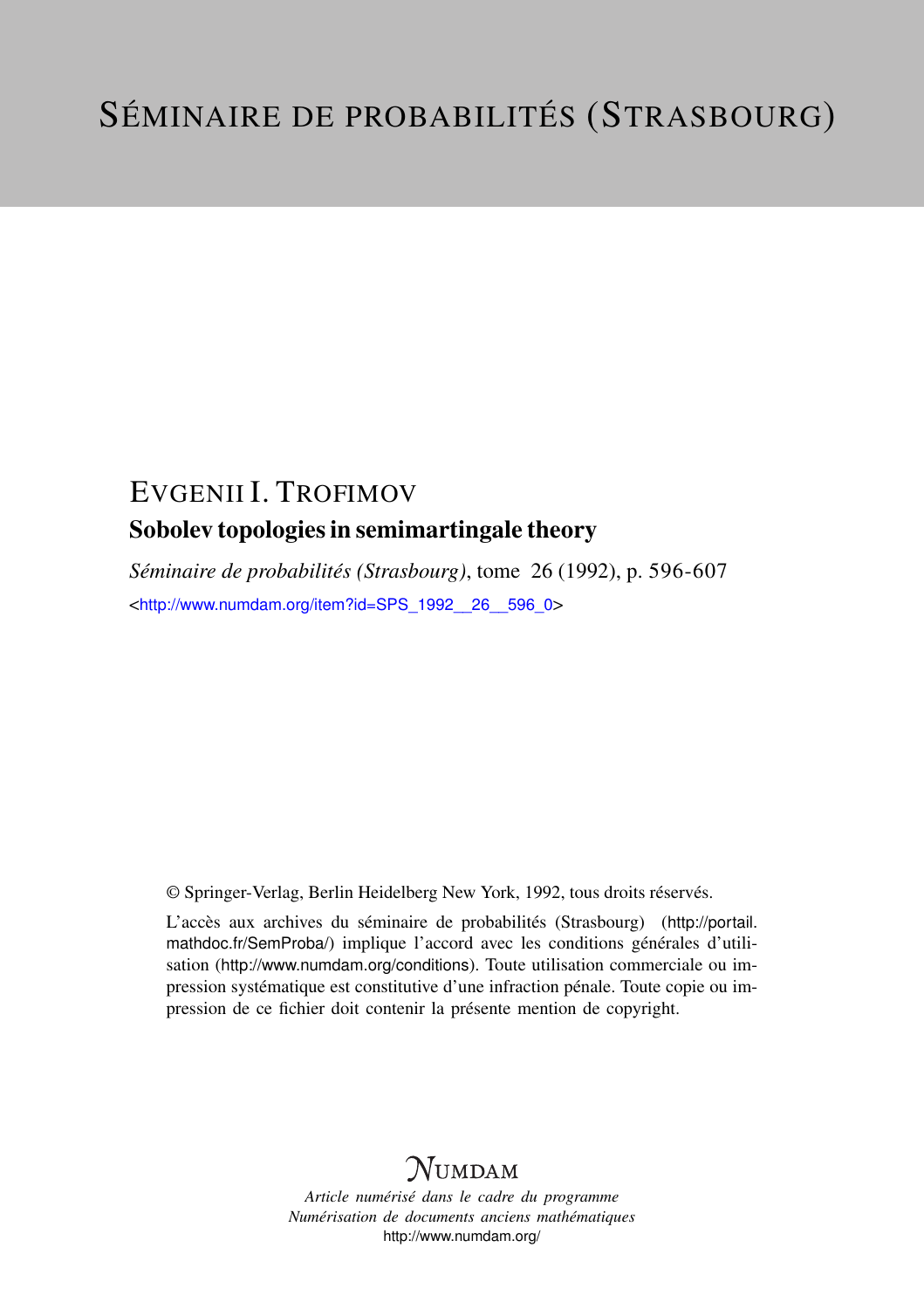## SOBOLEV TOPOLOGIES IN SEMIMARTINGALE THEORY

## E.I.Trofimov

## Introduction

This article is a short presentation of the author's studies on construction of semimartingale distributions via topologies of the fractional Sobolev- Slobodetskii hilbertian spaces  $\mathbb{H}^{\text{S}}_{2}$  and some others of the kind (see [T1], for instance).

The  $\mathfrak{h}$  -topologies are considerably finer than the pseudo-paths topology A (that of convergence in measure) used by P.A.Meyer and W.A.Zheng [MeZ] and Ch. Stricker I Stl. We give here some new conditions, being weaker than those from [MeZ] and [St]. s to insure tightness of semimartingale sequences in H . We prove equivalence of the tightness conditions from [MeZ], [St], and tTll, under which every limit point of a tight sequence of semimartingales is a semimartingale law.

## Sobolev spaces

Throughout all functions and processes are defined on the time interval  $[0,1]$ . We denote by  $D$  the usual space of functions, which are right continuous with left limits in this interval. For  $0 < s < 1$  let  $\overline{x}$  be the completion of the space of  $\mathbb{C}^{\infty}$  functions in 10,fl with respect to the standard Sobolev-Slobodetskii norm s II (see the well known books of Lions-Magenes (1967), Besov-Il'in-Nokolski (1975), Triebel (1986), for instance) defined by

(1) 
$$
||x||^{\frac{2}{3}} = ||x||_{L^{2}}^{2} + \int_{0}^{1} \frac{|x(u) - x(v)|^{2}}{|u - v|^{1 + 2s}} \lambda(du) \lambda(dv)
$$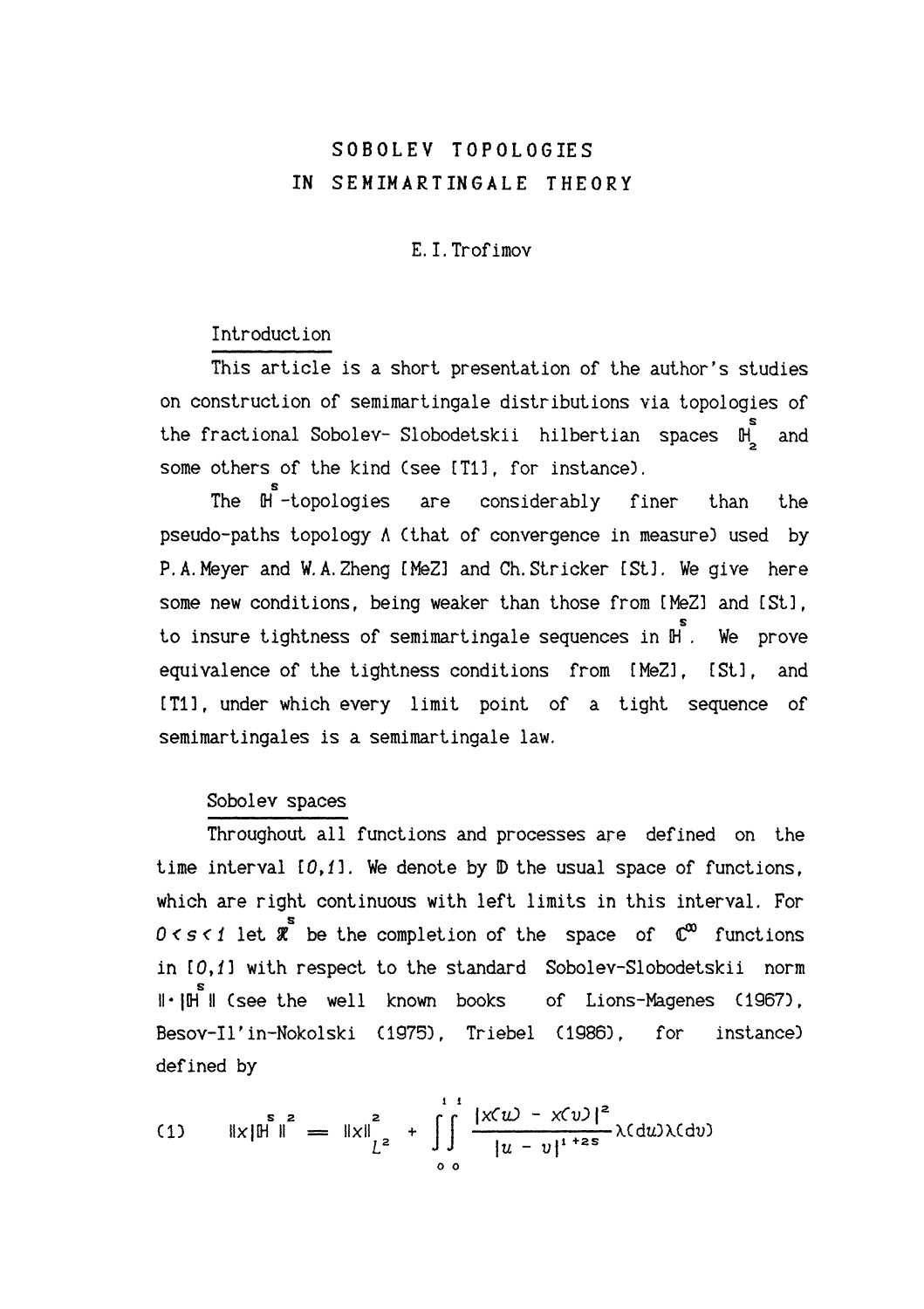where  $\lambda$  is the Lebesgue measure on (*o*,*i*). Then  $\mathop{{}\mathrm{h}}\limits^{\mathop{\mathrm{s}}\limits}$  is the space of equivalence classes of functions w.r. to  $\lambda$ . Let  $\tau^s$  be the norm topology in  $\mathbb{H}$ <sup>s</sup>.

It is a general fact about these spaces that for  $s \leq t$ ,  $\mathbb H$ is contained in  $\overline{\mathbb{H}}$ , and the embedding operator is compact. This property is convenient in the considerations below about probability distributions in the scale (  $\overset{\bullet}{\mathsf{H}}$  ).

## Preliminaries

Let  $\begin{smallmatrix} \mathbb{D}\mathbb{H} & \mathbb{D} & \mathbb{D} & \mathbb{D} & \mathbb{D} & \mathbb{D} & \mathbb{D} & \mathbb{D} & \mathbb{D} & \mathbb{D} & \mathbb{D} & \mathbb{D} & \mathbb{D} & \mathbb{D} & \mathbb{D} & \mathbb{D} & \mathbb{D} & \mathbb{D} & \mathbb{D} & \mathbb{D} & \mathbb{D} & \mathbb{D} & \mathbb{D} & \mathbb{D} & \mathbb{D} & \mathbb{D} & \mathbb{D} & \mathbb{D} & \mathbb{D} & \mathbb$ admitting a finite  $\mathbb{H}$  -norm. Since two elements of  $\mathbb D$  equal a.e. are equal everywhere, one may consider  $\mathbb{D}$  as a subspace of  $\mathbb{H}$ , The limiting case  $\overline{DM}$  of  $\overline{DM}$  is simply the set  $D$ , with the topology induced from  $L^2(\lambda)$ . We use notations of topologies also for their traces into function sub-classes. The reader is reffered to the author's works for details on construction of modified Sobolev-Slobodetski norms, which seem somewhat more convenient in theory of stochastic processes.

On the set  $\mathbb{D} \hat{H}$ , with  $s > 0$ , the topology of  $\hat{H}$  isn't comparable with either the uniform topology, or that of Skorokhod. It is easy to see that there exist functions in  $H$ with infinite and oscillating discontinuites, and there exist continuous functions which do not belong to  $\ \mathbb{H}$ . On the other hand, these norms somehow measure the "non-Hölderness" of a function  $x(\cdot)$ .

We restrict our study to the interval  $0 \leq s \leq 1/2$  for the following reasons. First, using the definition of the  $\mathbb H^{s}$  norm and the Fubini-Tonelli theorem, we may calculate the mean square norm ECHW.  $\left\| \hat{\mathbb{H}}^2 \right\|$  of the standard Wiener process  $\zeta W_t$ ) on  $\{o, 1\}$  and obtain quite easy that it is finite for  $s < 1/2$  and infinite for s ≥1/2. The same result can be deduced from Levy's modulus of

597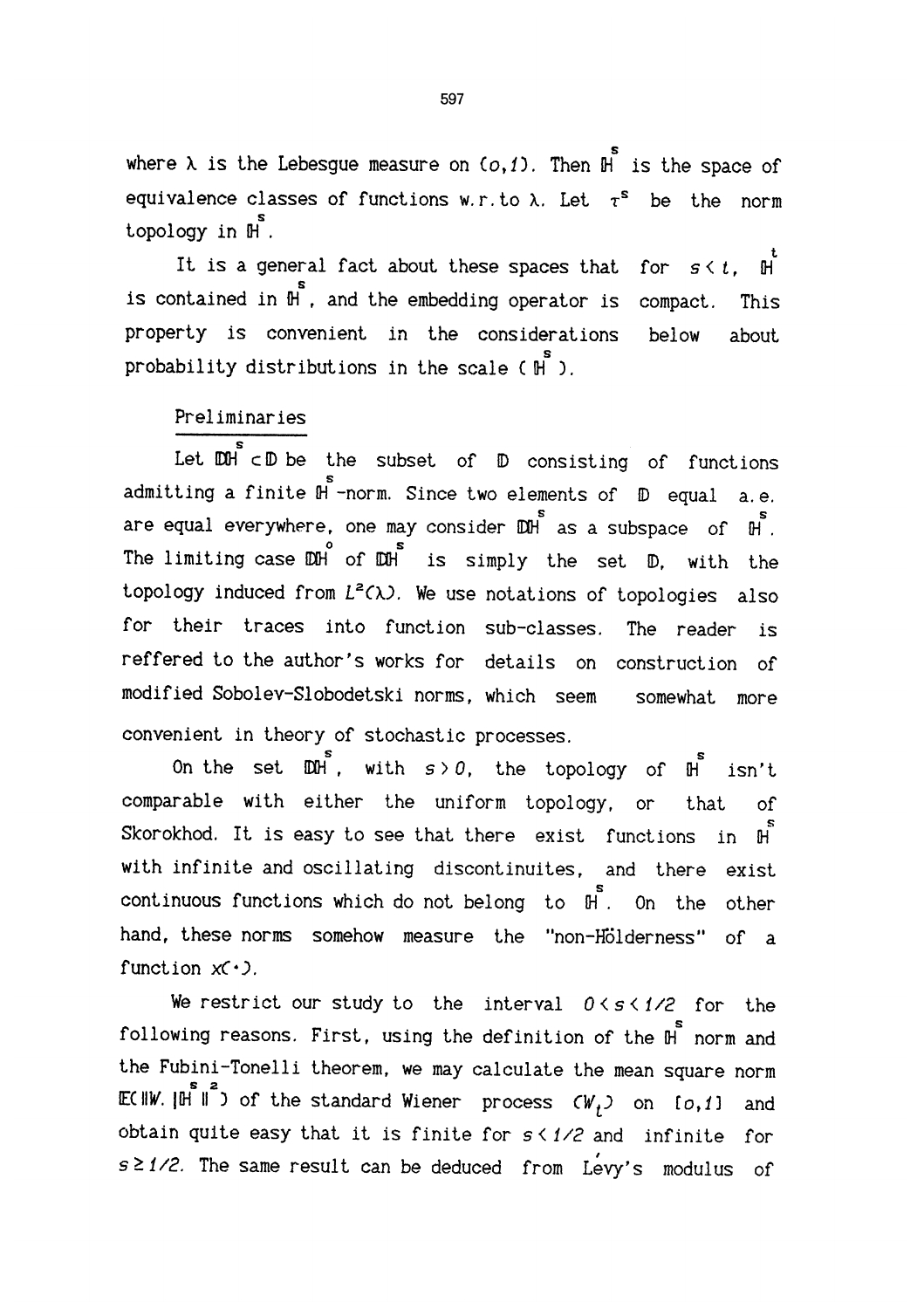continuity for the Wiener process. Similarly, the  $\mathop{{\rm H}^{\mathop{\varepsilon}}}_{\mathop{\rm norm}}$  of the indicator function of an open interval from [0,1] is finite for  $s < 1/2$  and infinite for  $s \ge 1/2$ , and this applies also to the paths of the standard Poisson process,

### Sobolev norms and p-variations

To estimate the  $\mathbb{\overset{\circ}{\tt n}}$  norm of semimartingale paths, we need to recall some inequalities. For  $x \in \mathbb{D}$ ,  $p \in [1, \infty]$ , and finite subdivisions  $\pi = \{ 0 = t_0 \leftarrow \ldots \leftarrow t_n = 1 \}$  of the interval  $[0, 1]$ , put

$$
Var_{p}^{\pi}(x) = \left[\sum_{i} |x(t_{i+1}) - x(t_i)|^p\right]^{1/p}
$$

and

$$
Var_p(x) = sup_{\pi} Var_p^{\pi}(x) ;
$$

and let  $\mathbb{V}_n$  be the subspace of  $\mathbb D$  consisting of functions of finite p-variation. It is easy to see that  $Var_p(x) \geq Var_q(x)$  for  $p < q$ , and the embedding  $\mathbb{V}_p \subset \mathbb{V}_q$  is strict.

The following inequality of Hirschmann, known in function theory, is of importance below (see [T1] for a generalization) : for  $x \in \mathbb{D}$ ,  $p \ge 1$  and  $\theta \in \mathbb{R}$ 

$$
\int_{(0,1)} dt |x(t+\theta) - x(t)|^p \leq 4 |\theta| (\text{Var}_p(x))^p
$$

Using this inequality and the estimate (for  $p > 2$ )

$$
\int_{(\sigma,\iota)} dt \, \left| \mathsf{x}(t+\theta) - \mathsf{x}(t) \right|^2 \leq \, \left[ \int_{(\sigma,\iota)} dt \, \left| \mathsf{x}(t+\theta) - \mathsf{x}(t) \right|^p \right]^{2/p},
$$

for  $ps \leq 1$  we obtain that,

(2) 
$$
\|x\| \stackrel{\text{s}}{\|} \|\leq c_{p,\text{s}} \text{Var}_{p}(x).
$$

Thus space  $\mathbb{V}_p$  endowed with the p-variation norm is continuously embedded in  $\mathbb{H}^s$  for  $ps \leq 1$ , and moreover it is a compact embedded in  $\mathbb{H}$  for  $ps \leq 1$ , and moreover it is a embedding, by (2) and the compactness of those in the scale  $(\mathbb{H}^5)$ .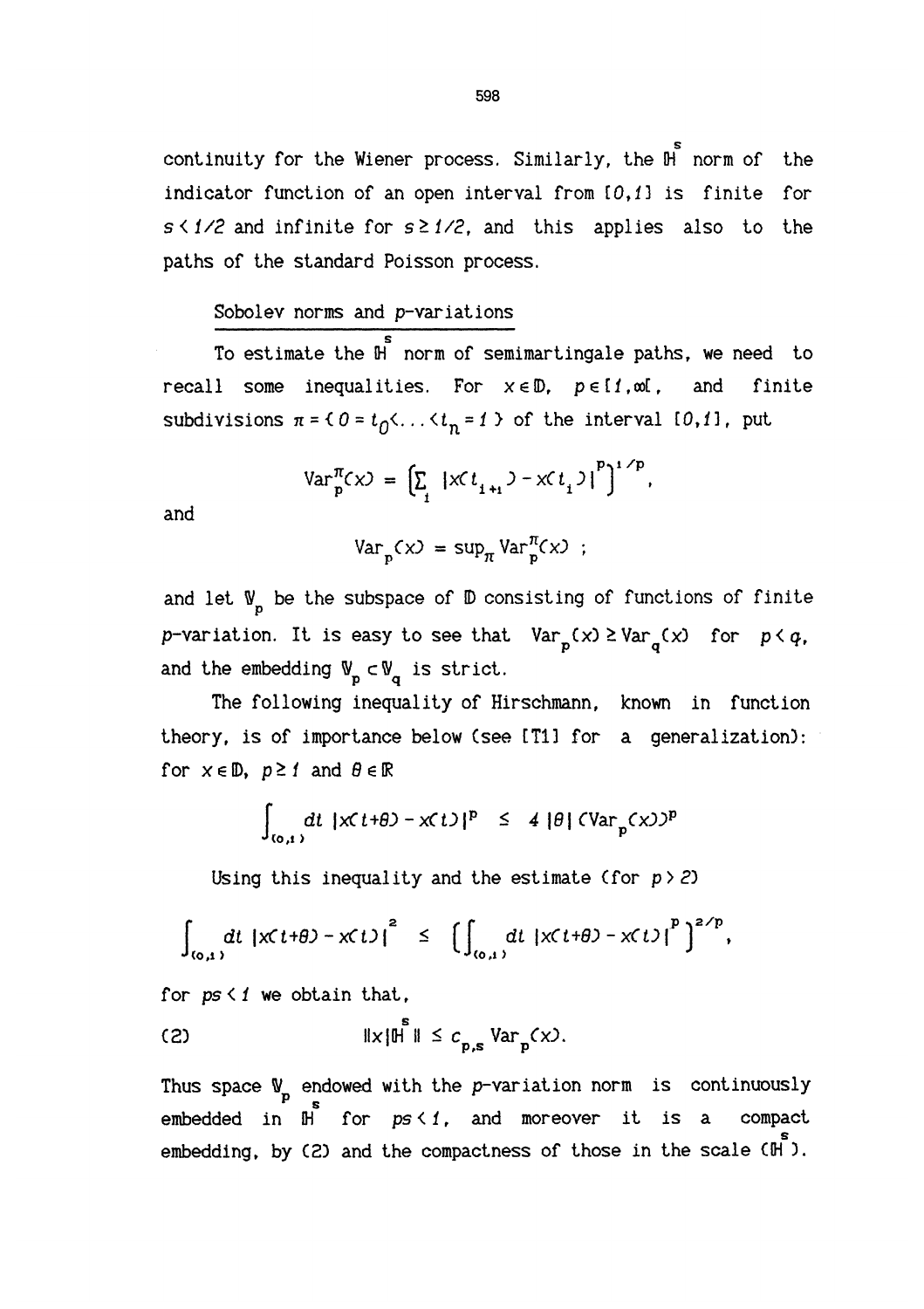While the  $H$  norm of the paths of the drift process of a semimartingale can be estimated by (2), its local martingale part requires an additional inequality. A first estimate for the norms of martingales can be deduced simply from the Fubini-Tonelli theorem, as above for the Wiener process,

D.Lepingle has proved [Lep] that the paths of a martingale M a.s. have finite p-variation for  $p > 2$ , and he gave the estimate:

$$
\text{(3)} \qquad \qquad \mathbb{E}\left[\text{CVar}_{p}(\textit{M})\right]^{q} \text{ is } c_{pq} \mathbb{E}\left[\text{CV}_{i}^{*}\right]^{q} \text{,}
$$

for every  $q\geq 1$ , where  $M_t^* \equiv \sup_{s\leq t} |M_s^n|$ .

 $(2,3)$  together imply an estimate of the mean  $\mathbb{H}$  norm of a martingale, and an estimate in probability of the norm of a local martingale. Furthermore, by [Lep] and (2) we have that:

almost all semimartingale paths belong to the function classes  $\mathbb{M}$ , for all  $s < 1/2$ , and to the three following ones

$$
\mathbb{H} \overset{s \leq 1}{\equiv} \mathbb{H} \overset{s}{\sim} \mathbb{H} \overset{1}{\sim} \mathbb{H} \overset{1}{\equiv} \underset{s \leq 1/2}{\mathbb{H} \times \mathbb{H}} \mathbb{H} \overset{s}{\equiv} \underset{s \leq 1/2}{\mathbb{H} \times \mathbb{H}} \mathbb{H} \overset{1}{\approx} \mathbb{H} \overset{1}{\approx} \mathbb{H} \overset{1}{\approx} \mathbb{H} \overset{1}{\approx} \mathbb{H} \overset{1}{\approx} \mathbb{H} \overset{1}{\approx} \mathbb{H} \overset{1}{\approx} \mathbb{H} \overset{1}{\approx} \mathbb{H} \overset{1}{\approx} \mathbb{H} \overset{1}{\approx} \mathbb{H} \overset{1}{\approx} \mathbb{H} \overset{1}{\approx} \mathbb{H} \overset{1}{\approx} \mathbb{H} \overset{1}{\approx} \mathbb{H} \overset{1}{\approx} \mathbb{H} \overset{1}{\approx} \mathbb{H} \overset{1}{\approx} \mathbb{H} \overset{1}{\approx} \mathbb{H} \overset{1}{\approx} \mathbb{H} \overset{1}{\approx} \mathbb{H} \overset{1}{\approx} \mathbb{H} \overset{1}{\approx} \mathbb{H} \overset{1}{\approx} \mathbb{H} \overset{1}{\approx} \mathbb{H} \overset{1}{\approx} \mathbb{H} \overset{1}{\approx} \mathbb{H} \overset{1}{\approx} \mathbb{H} \overset{1}{\approx} \mathbb{H} \overset{1}{\approx} \mathbb{H} \overset{1}{\approx} \mathbb{H} \overset{1}{\approx} \mathbb{H} \overset{1}{\approx} \mathbb{H} \overset{1}{\approx} \mathbb{H} \overset{1}{\approx} \mathbb{H} \overset{1}{\approx} \mathbb{H} \overset{1}{\approx} \mathbb{H} \overset{1}{\approx} \mathbb{H} \overset{1}{\approx} \mathbb{H} \overset{1}{\approx} \mathbb{H} \overset{1}{\approx} \mathbb{H} \overset{1}{\approx} \mathbb{H} \overset{1}{\approx} \
$$

In the framework of the Sobolev distribution model, it is natural to consider semimartingale distributions in the latter three, smaller support-spaces, with a Sobolev countably normed topology, which we denote  $\tau^{1/2-}$ . Similarly we define a topology  $\tau^{u}$ . for any  $u > 0$ .

## Measurability.

It was shown in (T1) that the Borel  $\sigma$ -algebra in  $(\mathbb{D}H^{\mathsf{S}}, \tau^{\mathsf{S}})$  is equal to the usual cylindrical (i.e. coordinate)  $\sigma$ -algebra in  $\mathbb{D}$ H, and thus to the Borel  $\sigma$ -algebra of the Skorokhod topology, and to that of A, the topology of convergence in measure (see [HeZ]). Let us notice here, that the cylindrical measurability properties in the countably normed support-spaces defined above are simply verifiable.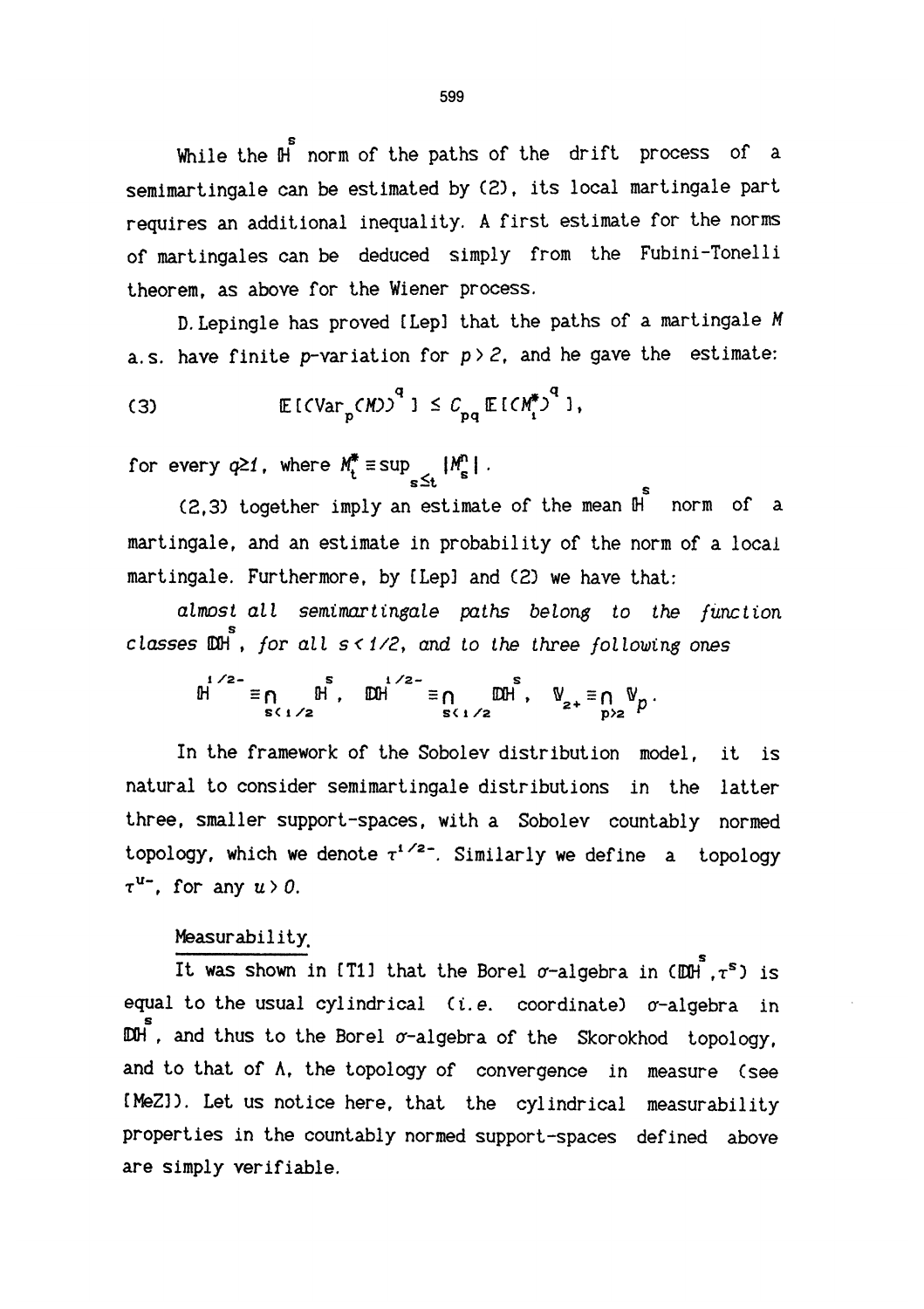Indeed, any set from  $\nabla_p$ , closed and bounded in  $\text{Var}_p(\cdot)$ , is closed in the topology A, since the p-variation functional is lower-semicontinuous in this topology, The latter property is a simple extension of the result from [MeZ] for the case  $p = 1$ . Hence by (2) and the compactness of embeddings in the Sobolev scale this set is compact in  $\tau^s$ , for any  $s < 1/p$ .

, , Then the measurability properties follow from the.remarks: 1) the set  $\mathbb{V}_{2+}$  is itself borelian in the spaces  $\mathbb{H}^{1/2-}$  and  $\mathbb{D}$   $\mathbb{D}$  w, r, to the topology  $\tau^{1/2-}$ .

2) Since  $\Lambda = \tau^5$ , when restricted to a bounded and closed set from  $\mathbb{V}_p$  w.r. to the norm  $Var_p(\cdot)$  for  $ps \leq 1$ , we have that  $\sigma(\psi_{\alpha}, \tau^{1/2})$  is the restriction of the cylindrical  $\sigma$ -algebra to  $N_{2+}$ . Here comes our first theorem.

Theorem 1. For any  $s \in [0, 1/2]$ , every semimartingale  $(X_t)$  defines random elements with values in the spaces  $(\mathbb{DM}^{\mathbb{S}}, \tau^{\mathbb{S}})$ ,  $(\mathbb{H}^{1/2-}, \tau^{1/2-})$ ,  $(\mathbb{DM}^{1/2-}, \tau^{1/2-})$ , and  $(\mathbb{V}_{2+}, \tau^{1/2-})$ .

## Tightness.

 $\hat{p}_{\rm ex}^{(1)}$  .

Meyer, Zheng and Stricker had given [MeZ],[St] simple conditions under which a sequence of semimartingales is A-tight in D, and each of its limit laws P also defines a semimartingale into the canonical space D, First we show that weaker conditions imply tightness w.r. to the  $\tau^{1/2}$  topologies. Throughout we do not give details whenever standard martingale machinery is used.

Let  $(P_n)$  be a sequence of probability laws on  $D$  such that the coordinate process  $\left(X_t\right)_{\mathfrak{t}_{0,1}}$  is a  $P_\mathfrak{n}$ -semimartingale, for all  $n \geq 1$ . As usual we consider the canonical space  $D$ , with its natural, right continuous filtration  $CF_{t}$ ,  $\mathcal{L}_{[0,1]}$  of  $\sigma$ -algebras;  $X^n$ denotes the process X on the probability base  $\beta_n = (D, F, G, P, P, D)$ ; and we assume it to be completed as usual. We consider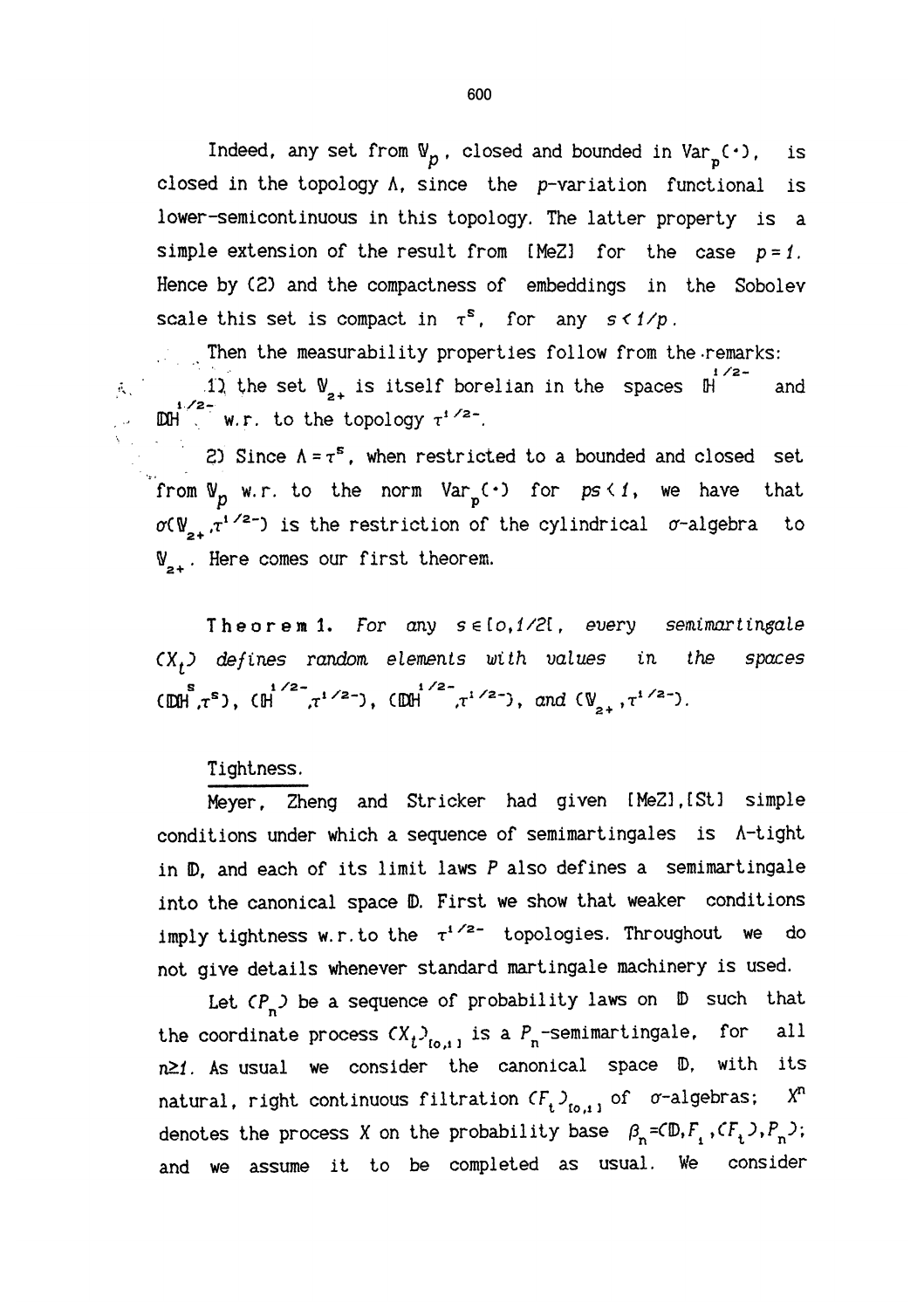decompositions  $X = V^n + M^n$  on this base into a process  $V^n$  of finite 1-variation and a local martingale  $M^n$ , with  $M^n_a \equiv 0$ .

Let us introduce a condition implying the tightness of the sequence  $P_n$  (here  $p \ge 1$ ).

( $A_b^{1 \text{ oc}}$ ) For any  $\varepsilon > 0$  there exist decompositions  $X^n = Y^n + M^n$ and  $\beta_n$ -stopping times  $S_n$  such that  $\sup_n I_n \{S_n < 1 \} < \varepsilon$ , and

$$
E = \sup_{n} \mathbb{E} \left[ \left( M^{n} \right)_{S_{n}}^{*} \right] < \infty,
$$
\n
$$
\sup_{n} P_{n} \left( Var_{p} \left( V^{n} \right)_{S_{n}} > \alpha \right) < \varepsilon.
$$



for sufficiently large  $a$ , where  $Var_{p}(\cdot)$  denotes the p-variation taken upon the time interval  $[0,1]$ .

This is our first tightness result. Note that it does not imply that the limit laws are semimartingale laws. This will be the object of the stronger condition  $(A<sup>r</sup>)$  below and theorem 3.

Theorem 2.  $(i)$  The sequence  $P_n$  is tight in the space  $(\mathbb{V}_p, \tau^{1/p-})$  for p>2, if it fulfills the condition  $(A<sub>a</sub><sup>loc</sup>)$  for some  $q \leq p$ .

(ii) The sequence  $P_n$  is tight in  $\langle \mathbb{V}_{2+}, \tau^{1/2-} \rangle$ , if it fulfills the condition  $(A^{loc}_{\alpha})$  for all  $q > 2$ .

**Note.** As  $Var_q(x) \geq Var_p(x)$  for  $q \leq p$ , we have:  $(A_q^{\text{csc}}) \Rightarrow (A_p^{\text{csc}})$ ; the assumption  $p > 2$  is necessary to handle the semimartingale laws of general kind, and the theorem allows further precisiions in particular situations.

*Proof.* Fix some  $s < 1/p$ . Since the embedding  $\mathbb{V}_p \subset \mathbb{H}$ is compact, condition  $(A_q^{loc})$  entails tightness of the family  $v^n$  in  $\sigma_{\text{F}}(\Psi_{n}, \tau^{S})$ . For the martingale parts  $M^{n}$  the tightness property follows from condition  $(A_p^{loc})$  and the estimates (2,3):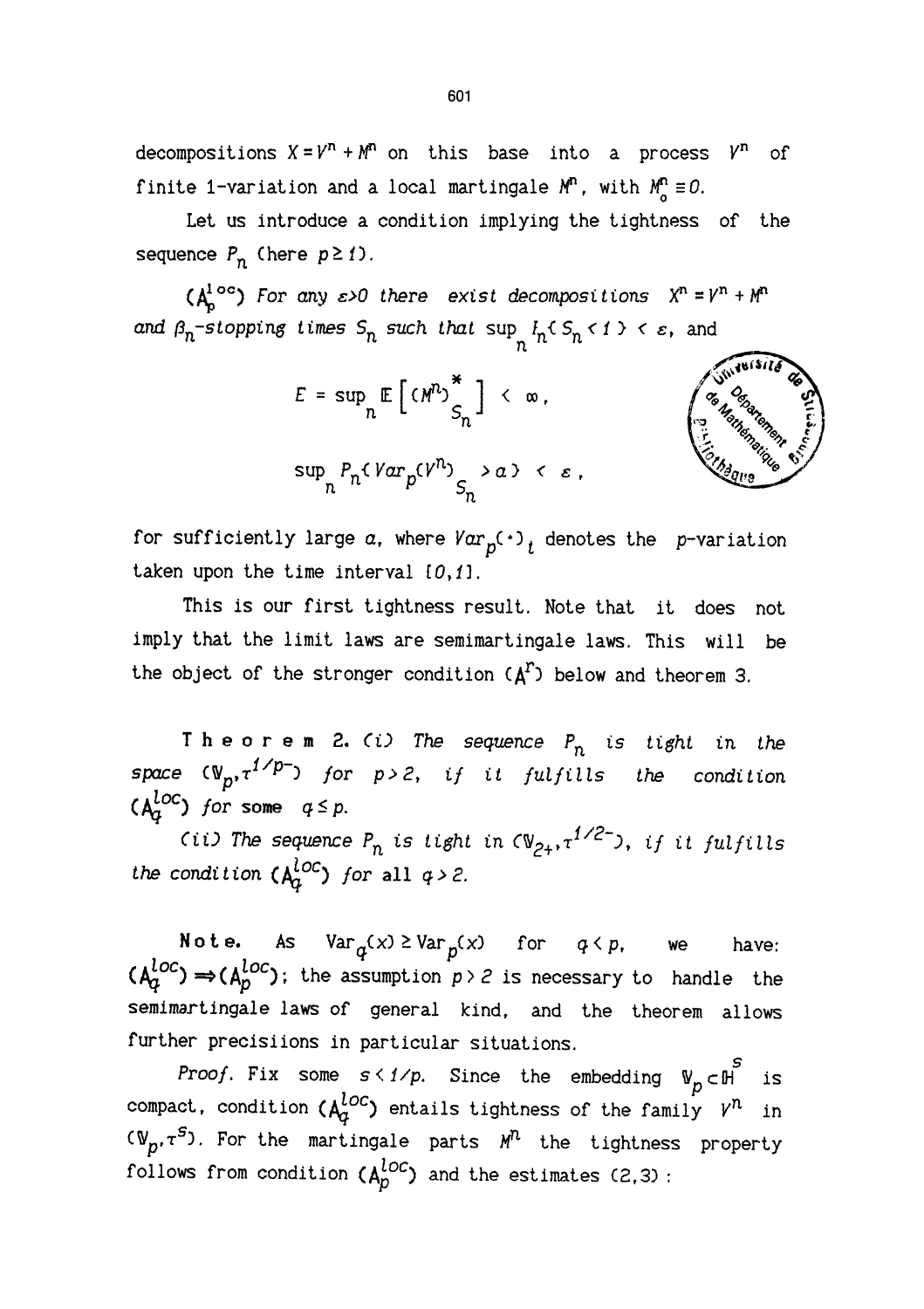$$
P_n \in ||M^n||_1^u ||>b> \quad < \quad \varepsilon + cE/b \quad < \quad 2\varepsilon
$$

for  $u \in (s, 1/p)$  and sufficiently large b. The tightness of the sums  $V^n + M^n$  follows by linearity of the topologies  $\tau^S$ .

To extend the result onto the spaces  $(\mathbb{V}_p, \tau^{1/p-})$  and  $(V_{2+}, \tau^{1/2-})$ , let us note that the above considerations entail:

for any  $\delta$ >0 and sequences  $s(i) \nearrow i/p$ ,  $q(i) \searrow p$  (resp.,  $q(i) \searrow 2$ ), with  $s(i)q(i) \leq i$ , there exists a sequence  $a(i) \nearrow \infty$ sufficiently fast, such that

$$
\sup\nolimits_n P_n \Big\{ Var_{qC(i)}(X^n) \, > \, \alpha(i), \text{ for some } i \Big\} \, < \, \delta \, .
$$

Then the  $\tau^{1/p^-}$  (resp.,  $\tau^{1/2^-}$ ) tightness follows, because 6 is arbitrarily small, the set  $C = \{x : Var_{\alpha \in L}(\{x\}) \leq \alpha(\{t\})$ , for  $\{t \geq t\}$ is compact in  $\mathbb{V}_p$  (resp.,  $\mathbb{V}_{2+}$ ) w.r. to the topology  $\tau^{1/p-}$ (resp.  $\tau^{1/2}$ ), and

$$
\sup_{n} P_{n} \{ X^{n} \in (\mathbb{V}_{p} - C) \} \leq \delta
$$

Remark. The condition  $(A^{loc}_{p})$ , with  $p > 1$ , may be of use when sequences of semimartingales with asymptotically oscillating drifts, or processes of finite quadratic energy are under consideration.

To consider tightness conditions implying the semimartingale property of all limit laws we modify condition  $\lambda_1^{loc}$  to make it stronger as follows  $(A^T)$ . From now on, we suppose  $X_D^n \equiv 0$ ,  $n \ge 1$ , for the sake of simplicity.

Given  $r \in [1, \infty]$ , and a sequencce of decompositions  $X^n = Y^n + M^n$ , we put

(4) 
$$
J_r = \sup_n \sup_{S \in \mathcal{F}} \|\Delta M^n\|_r < \infty,
$$

where  $\mathcal T$  is the set of all  $(\mathcal F_t)$ -stopping times.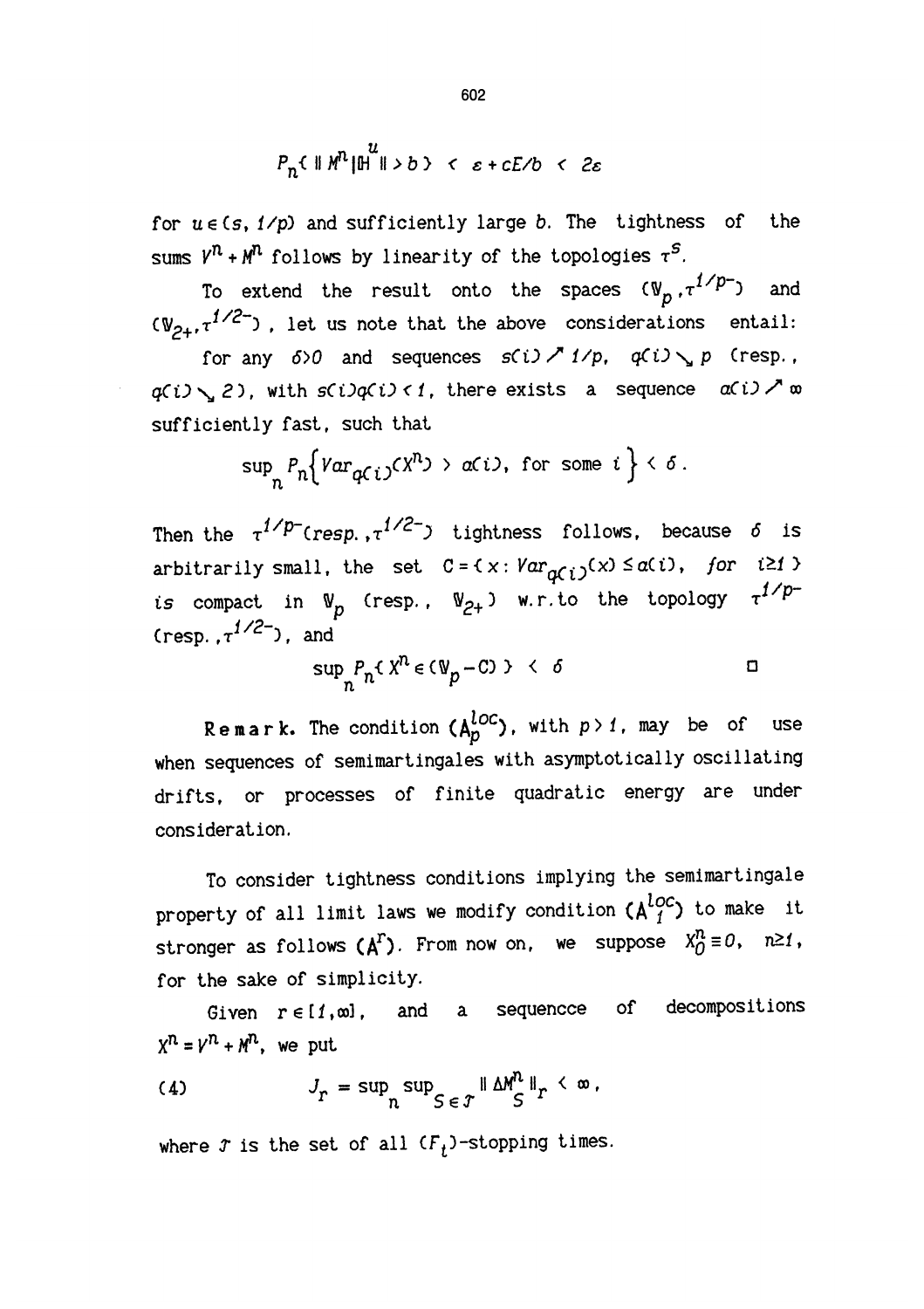$(A^T)$  There exist decompositions  $X^n = Y^n + M^n$ , for which  $J_r$   $\infty$ , such that

$$
\sup_{n} P_{n} (Var_{f}(V^{n}) + [M^{n}, M^{n}]_{f} > a) \rightarrow 0 \text{ as } a \rightarrow \infty
$$

(*i.e.*, the family of the r.v.s  $Var_f(V^n) + [M^n, M^n]_f$ ,  $n \ge 1$ , is s to chasticaly bounded).

Remark. Obviously,  $(A^{r'}) \Rightarrow (A^{r}) \Rightarrow (A^{b,c})$  for  $r' \rightarrow r$ . Condition  $(A^T)$  remains essentially the same, if the brackets  $[M^{n}, M^{n}]$ , are replaced respectively by the r.v.s  $(M^{n})_{1}^{*}$ , or the predictable brackets  $\langle M^{n} \rangle_{f}$  when  $r \geq 2$ . Indeed, by the Davis' inequality, for some constant c, each from the processes  $(M^{n})^{\ast}$ ,  $c(M^n, M^{n_1/2}$  (put  $\stackrel{n}{y}$  for it) dominates the other (denote it  $\stackrel{n}{z}$ ) in the Lenglart sense. Since the quantity (4)  $J_f \lt \infty$ , one has by the Lenglart-Rebolledo (L-R) domination inequality:

$$
(5) \qquad P_n \{ Y_I^n > a \} \iff (J_I + b) \land a + P_n \{ Z_I^n > b \}.
$$

n i.e., the family of the r.v.s  $Y_f$  is stochasticaly bounded, if  $n$ the family  $\overline{z}_1^n$  is.

We now recall the two tightness conditions from [MeZ] and  $[St]$ , denoted here  $(B)$  and  $(C)$ , respectively.

(B) For any  $\varepsilon > 0$  there exist  $P_n$ -quasimartingales  $Y^n$  such that

$$
\sup_n P_n \{ cX^n - Y^n \}^* \to 0 \} \langle \varepsilon, \text{ and } \sup_n P_n \mathcal{H} \}^n \rangle \langle \infty,
$$

where  $\mathcal{H}(\mathcal{Y}^n)$  denotes the quasimartingale variation of  $\mathcal{Y}^n$  ([DM]).

(C)  $\sup_n \sup_{t \in \mathbb{R}} P_n \{ |U^*X_i| > a \} \rightarrow 0$  as  $a \rightarrow \infty$ ,

where U varies in the set  $\Pi$  of all  $CF<sub>t</sub>$ )-predictable simple processes, bounded by 1 in absolute value, and left continuous, and  $U \cdot X_f$  is the elementary stochastic integral upon the interval [0,1] (i.e., the family of the r.v.s  $\{U^x X_f^h, U \in \Pi, n \in \mathbb{N}\}$  is stochasticaly bounded).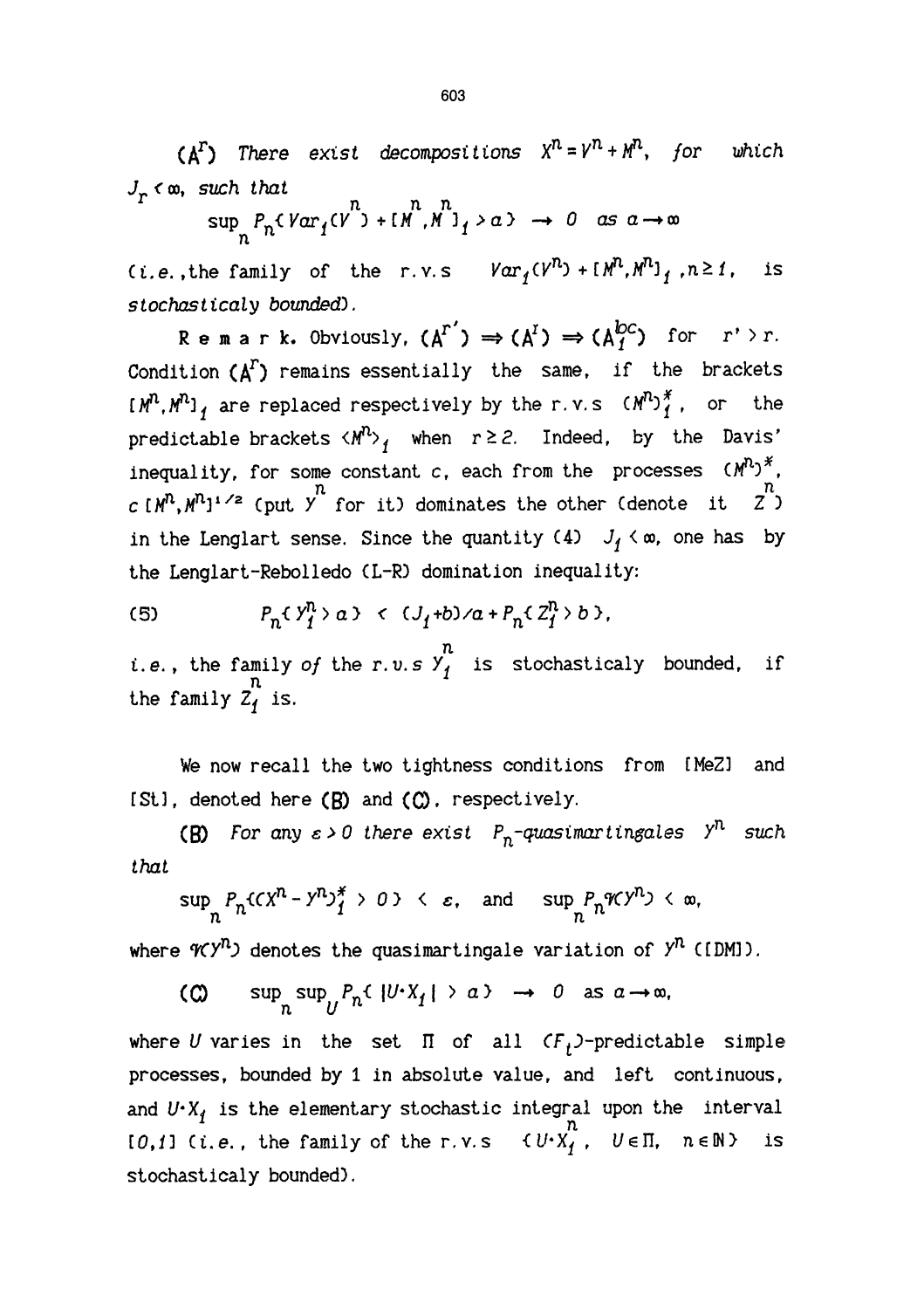Notice, that by the Lepingle's theorem on p-variations of semimartingale paths, one can consider the sequence  $P_n$  restricted to the new canonical space  $\mathbb{V}_{p_{+}}$  cD endowed with the filtration, which is the trace of  $CF<sub>f</sub>$ ).

Proposition. For all  $r \leq \infty$ ,  $(A^T) \leftrightarrow (B) \leftrightarrow (C)$ .

Theorem 3. Under the condition  $(C)$ , the sequence  $P_n$ is tight in  $({\mathbb V}_{p_+},\tau^{1/2^-})$ , and the canonical process X is a semimartingale w.r. to every law  $P$ , which is a limit point of the sequence  $P_n$ .

Proofs. The theorem is an obvious consequence of the A-tightness theorems [MeZ], CSt], and the two previous ones, and the proposition. To prove the proposition, it is sufficient to show implications:  $(A^1) \Rightarrow (C) \Rightarrow (A^{\infty})$ ; and  $(C) \Rightarrow (B)$ , or  $(A^{r}) \Rightarrow (B)$  either. The converse implication  $(B) \Rightarrow (C)$  was shown in [St]. The first one follows from the estimate

$$
\sup_{U} P_n \{ |U \cdot X_j| > 2a \} \leq \leq P_n \{ \text{Var}_1(V^n) > a \} +
$$
  
+ 
$$
\{ J_1 + b \} \times a + P_n \{ c \in [M^n, M^n]_1 \}^{1/2} > b \}.
$$

In the martingale part, it is again a consequence of the Davis' and L-R inequalities  $(cf. (5))$ .

Let now the sequence  $P_n$ , or equivalently the sequence  $X^n$ , satisfy the condition  $(0)$ . For short, we denote this property by the following symbolic inclusion (it will be used below also to denote such a property of other semimartingale sequences) :

$$
(a) \t\t Xn \in (c)
$$

Stricker had shown [St], in particular, that (a) entails:<br>n n (b) The sequence  $[X^*, X^*]_f,$   $n \ge 1$ , is stochasticaly bounded.

604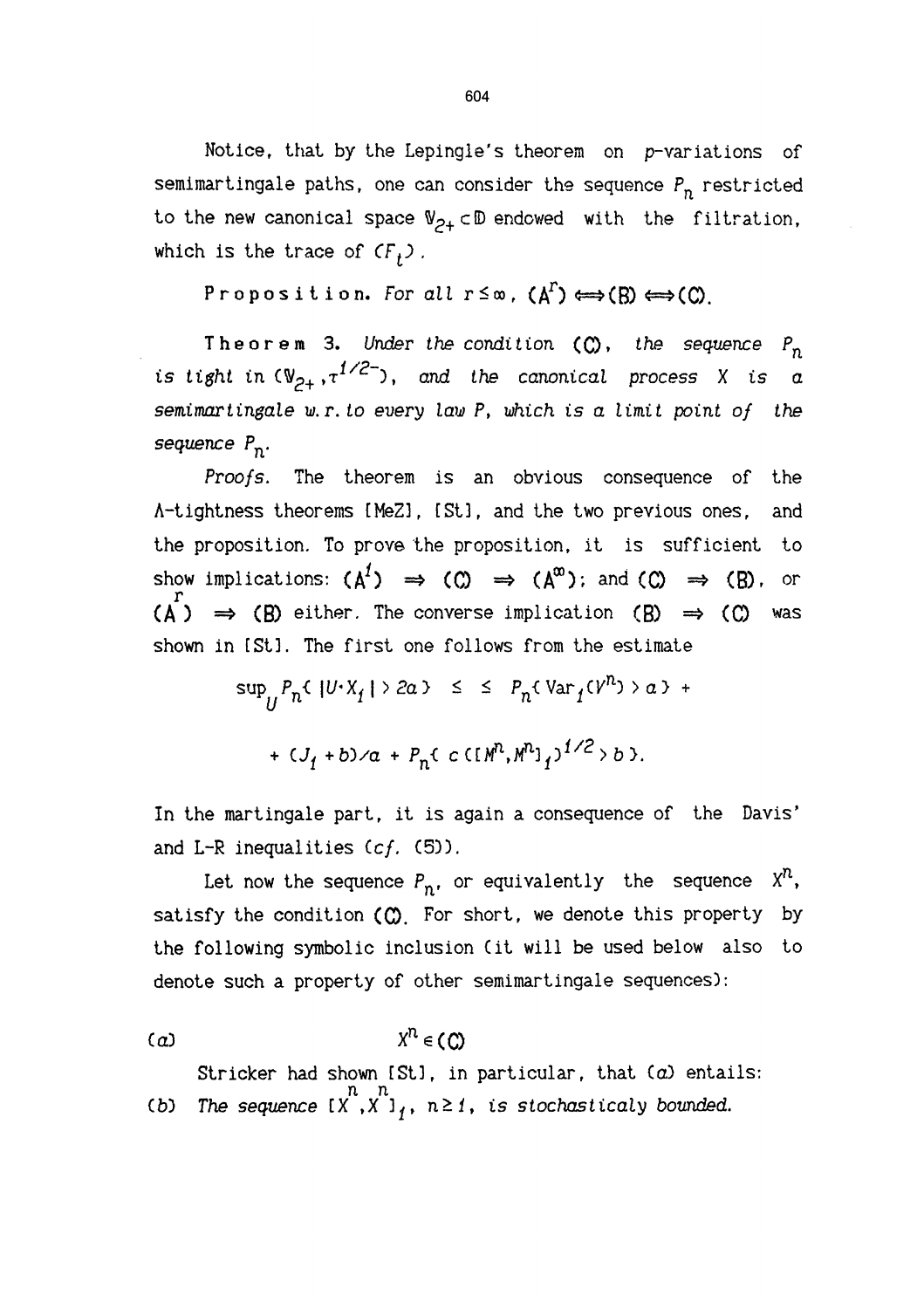n n n 2 n n Indeed, notice that  $[X^{\prime}, X^{\prime}]_1 = (X_1^{\prime})^2 - 2(X_1^{\prime} \cdot X^{\prime})_1$ , and the property (C) imply the stochastic boundedness of the family  $(X')_1''$ ,  $n \ge 1$ . Then for every a priori given  $\varepsilon > 0$ , the integrands  $X_{-}$ ,  $n \ge 1$ , are uniformly bounded, out of some sets of  $P_n$ -probabilities less than  $\varepsilon$ . Hence by  $(O)$ , the family of the integrals is stochasticaly bounded, out of these sets, in virtue of the known local property.

The implication  $(O) \rightarrow (A^{\infty})$  is a result of the following chain of simple consequences of the statements  $(a,b)$ . Put

$$
U^{n} = \sum_{s \leq 1} \Delta X^{n}_{s} 1_{\left(\frac{X^{n}_{s}}{s}\right) > 1}
$$

and consider the decompositions  $\begin{array}{ccc} & n & n & nd & nc \\ & & \end{array}$  where  $\begin{array}{ccc} & n & n \\ M & \end{array}$ is the continuous local martingale part of  $\begin{array}{ccc} & n & n d \\ N & n & n d & \end{array}$  is the canonical decomposition of the special semimartingale into a (predictable) process  $\overline{A}^n$ of finite variation and a purely discontinuous local martingale N Notice, that the decompositions  $X = V + M$ , n≥1, where n n n n nc nd  $Y = U + A$  ,  $M = M + M$  , satisfy the condition

n nd nd n n Since  $Var_{f}(U) + [M, M]_{f} \leq [X, X]_{f}$ , the property (*b*) entails:

(c) The sequence  $(Var_{f}(U^{n}) + [M^{n},M^{n}]_{i}), \t n \ge 1,$  is stochasticaly bounded.

As above, by the property  $J_{\infty} \leq 2$ , and the L-R inequality, one has from  $(a, c)$ :

(d) 
$$
(Z^n = U^n + M^n) \in (O)
$$
.

n (*i.e.*, the P<sub>n</sub>-semimartingales Z satisfy the Stricker's condition); and  $(a, d)$  entail:

$$
\begin{array}{ccc} (e) & & n & nc \\ & (Y = A + M) & \in (C) \end{array}
$$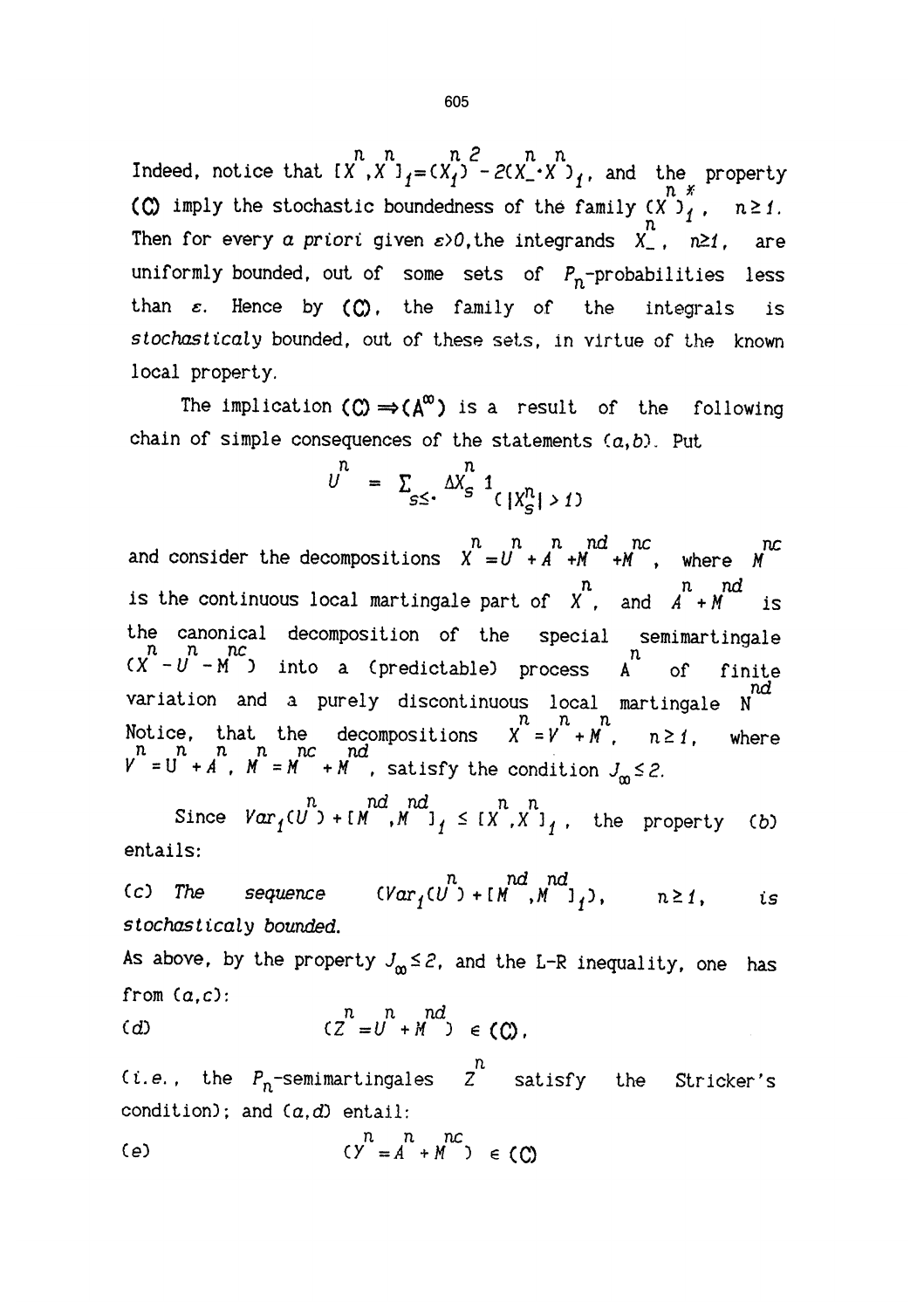Again by Stricker, (e) entails:

nc The sequence  $\langle M \rangle$  ,  $n \geq 1$ , is stochasticaly bounded. Applying the Lenglart domination inequality, one has from  $(f)$ :  $M^{nc} \in (O,$  $(g)$ 

n n and  $(a, d, e, g)$  entail:  $A \in (C)$ . Since the processes  $A$  are predictable, the last inclusion is equivalent to the property: n (h) The sequence  ${\sf Var}_f(A$  ),  $n\geq 1$ , is stochasticaly bounded. Finally,  $(c, f, h, )$  result in the property  $(A^{\infty})$ .

It remains to show the implication  $(A^2) \implies (B)$ , for instance. Define the pre-localizations

$$
Y^n = (X^n) R(n, l) -
$$

 $n \times n$  i/2 where  $R(n, l) = \inf\{t : (Var_{i}(V))_{i} + [M, M]_{i} \ge l \}$ . The n 2 processes W are special S -semimartingales and hence quasi-martingales. By  $(A^2)$  they satisfy  $(B)$ , because

$$
\sup_{n} P_{n} \{ (X^{n} - Y^{n}) > 0 \} \leq \sup_{n} P_{n} \{ R(n, l) < \infty \} < \varepsilon ,
$$
  
for sufficiently large l; and  $\sup_{n} Y(Y^{n}) \leq c l$ 

Remark. The reader acquainted with the Emery's topological semimartingale space can see that the weak relative compactness conditions  $(A^T)$  and  $(C)$  resemble boundedness ones in that space. An examination of such relations, and the systematic development of semimartingale limit theorems w.r. to various topologies, which are of use for applications, make up the subject of the book [T2].